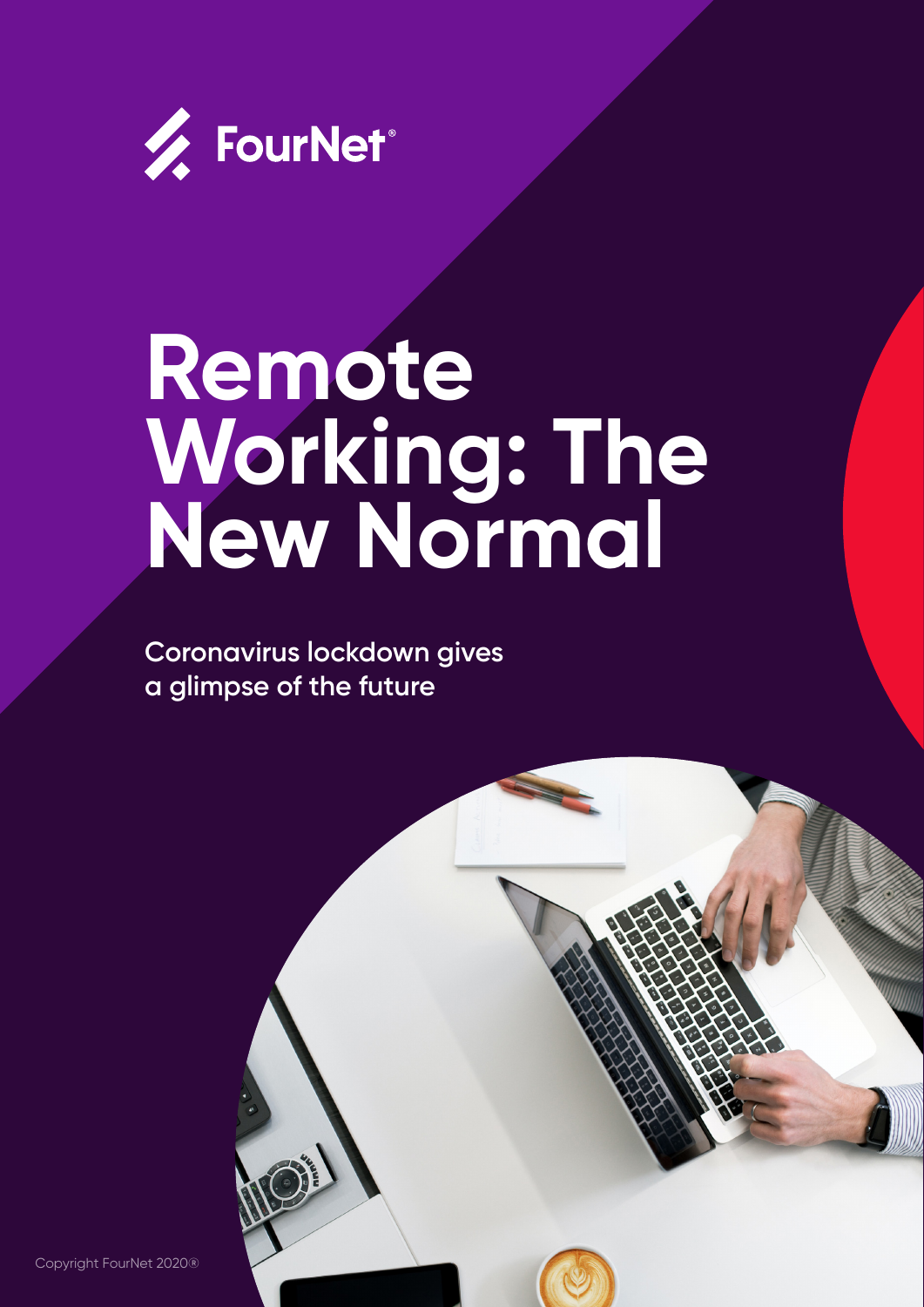# **Table Of Contents**

| A glimpse of the future                                   | $\overline{\mathbf{3}}$ |
|-----------------------------------------------------------|-------------------------|
| A successful work from home experiment?                   | $\overline{\mathbf{3}}$ |
| Moving on from the COVID-19 pandemic                      | 5                       |
| How might the new norm look?                              | 6                       |
| Embracing the remote way of life                          | 7                       |
| The new normal - virtual contact centres                  | 8                       |
| Technology solutions to deliver successful remote working | 9                       |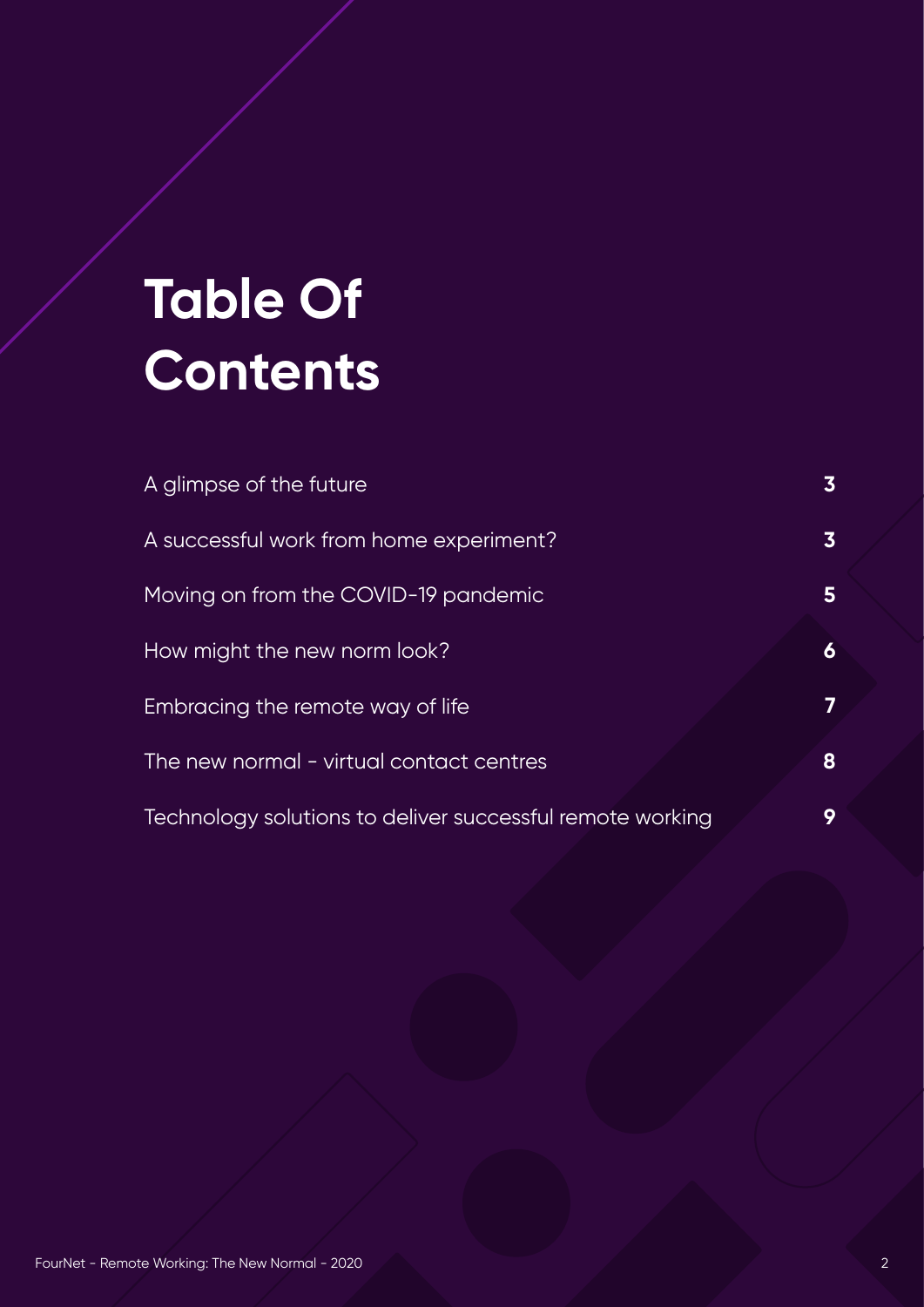

# **Remote Working: The New Normal**

#### **Coronavirus lockdown gives a glimpse of the future**

In the space of just a few months, the world has been turned on its metaphorical axis. Government policy has been made at breakneck speed to limit the spread of coronavirus. Businesses and public sector organisations have been knocked sideways. Of those that survived, nearly all have had to alter the way they and their employees work.

The impact of Covid-19 is mounting, politically, economically, culturally and socially. But while many yearn for a return to normal, others are considering what the new normal could, and should, look like.

Although the full ramifications for business are not yet clear, the lockdown has provided clear evidence that many companies and contact centres can continue to operate, while the majority of staff stay home to work.

**ONS survey showed 49% of adults in employment in Great Britain**<br>**in employment in Great Britain worked from home during lockdown, compared to a similar survey which showed that only 5% of the workforce worked mainly from home during 2019. Between January and December 2019, less than 30% of the workforce (32.6m) said they'd worked from home at any point.**

Ref 1

#### **A successful work from home experiment?**

Urged by ministers and public health officials to stay home to protect lives as part of the lockdown across the UK, more people than ever have worked from home.

A survey by the Office of National Statistics (ONS) showed that in the ten days up to April 13th, 2020, 49% of adults in employment in Great Britain worked from home. That's in stark contrast to an ONS survey in 2019, which showed that only 5% of the UK's 32.6m people in employment worked mainly from home. In the period between January and December 2019, less than 30% of the UK workforce said they'd worked from home at any point.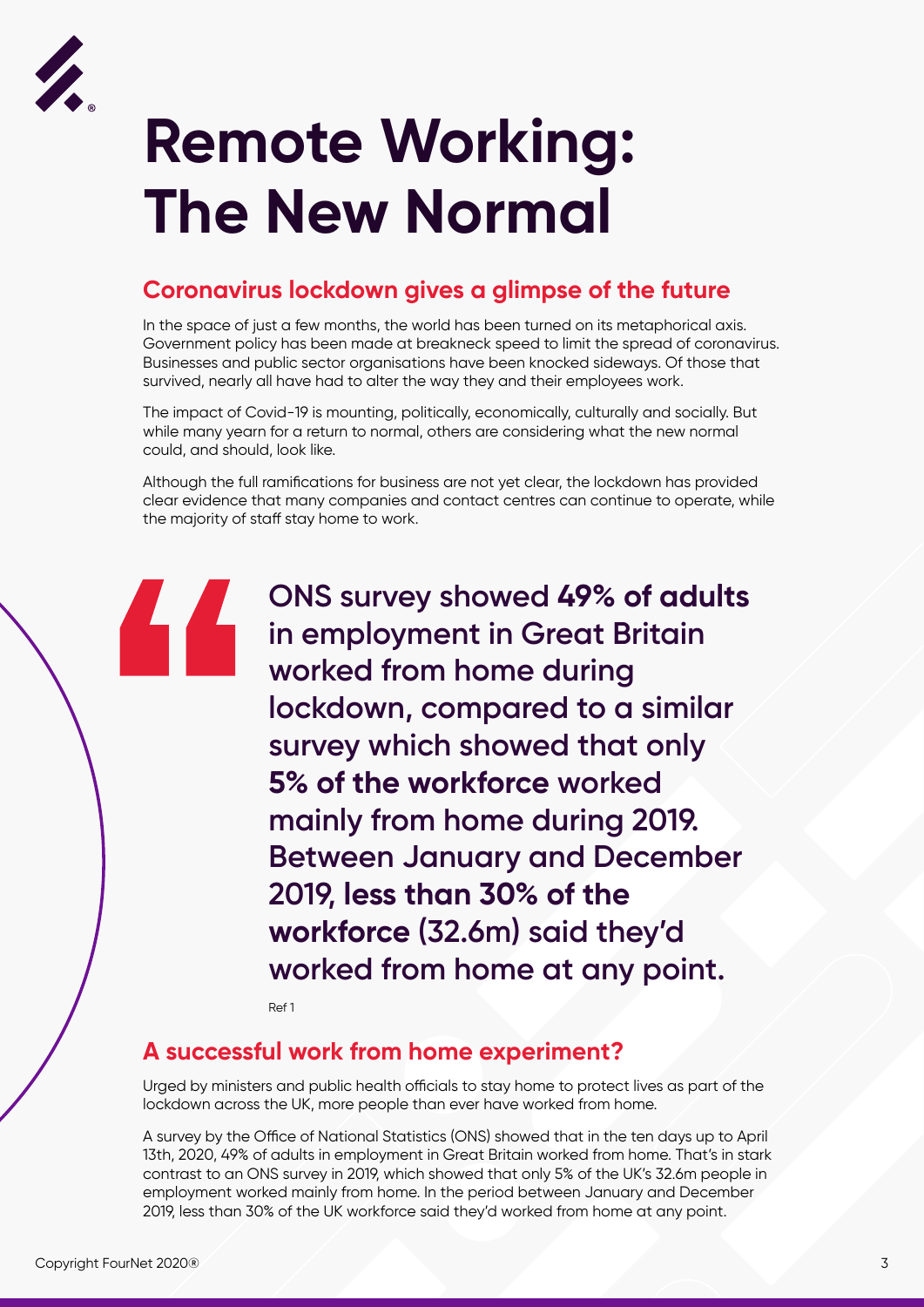

Some organisations will have found the enforced period of remote working a successful experiment, as they managed to continue relatively smooth operations, perhaps even thriving, while staff worked from home. Other businesses which were less prepared will have been left desperate for employees to return to their offices and get back to full working speed, partly because reliable and secure remote working options were absent when the UK lockdown was put in place, virtually overnight.

The ONS survey suggests that more than 80% of businesses which continued to operate in the fortnight after lockdown took additional steps to manage their workforce as a result of COVID-19. But many businesses, including contact centres (see page 8), insisted that their staff continue to come to work during the lockdown.

Growing numbers of organisations and contact centre operators may find, as they crunch the numbers in the coming weeks and months, that remote working offers opportunities for growth which their rivals have already seized. This may provoke a broader shift in corporate thinking. Others, rather than pressing ahead with a planned move to larger premises in a costly new office block, might discover savings can be made by turning this unexpected foray into home working into a long-term strategic shift.

**A study by IBM in April 2020 appeared to signal a shift in attitudes towards home working, with growing numbers of workers less willing to use public transport. Among 25,000 US adults, 75% also wished to be able to work more often from home, and more than half – 54% - wanted it to be their primary way of working.** 

**75%**

wished to be able to work at home more often

**54%**

wanted it to be their primary way of working

Back on this side of the Atlantic, a survey of GB and EU employers by Willis Towers Watson, suggests 15% considered that home working as a result of coronavirus had had a positive impact on productivity, with another 15 percent saying there had been no impact. Only 3% of employers thought there had been a large negative impact.

**As a result of the novel coronavirus pandemic, and for a multitude of reasons, remote working could become the new normal.** 

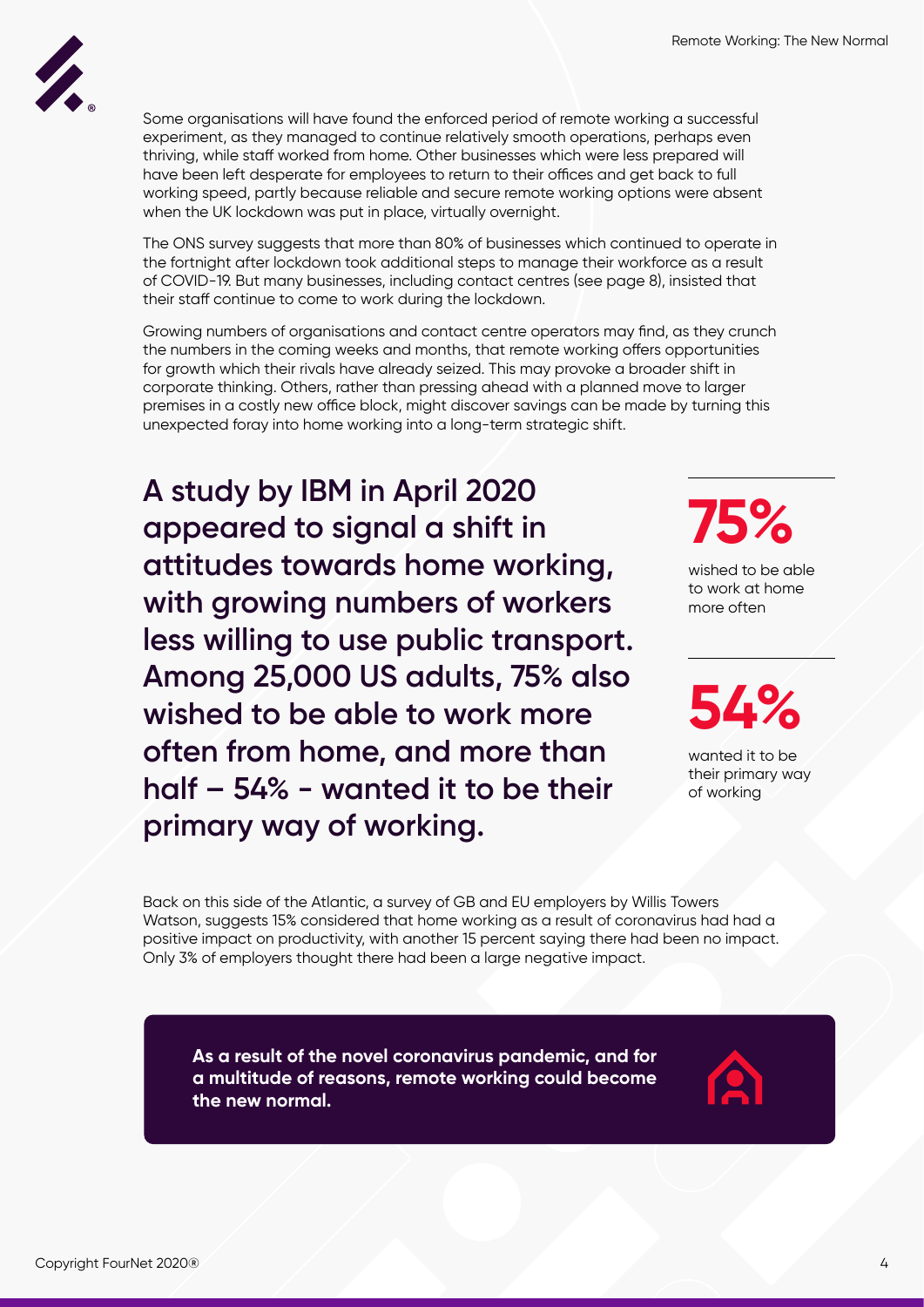

## **Moving on from the Covid-19 pandemic.**

The coronavirus pandemic sent shockwaves through the business sector, in Britain and around the globe. The financial impact for individual businesses and diverse sectors across the entire economy is still being assessed.

Forced to adapt to an unprecedented set of lockdown rules, many organisations - among them key contact centres - struggled from the outset to keep employees connected from home because of inadequate resilience planning, outdated technology or poor network systems.

#### **Thousands of UK organisations were not set up to deal with the lockdown fallout and were left scrambling to keep operations afloat. Many firms will have made swift decisions, for the right reasons, to cope with the coronavirus outbreak, but without the time or space to properly understand the impact of some of those crucial decisions.**

As a result, they may have failed to utilise the best systems and technologies available to them and, with the benefit of hindsight, will find some of their decisions could hinder rather than assist their remote working processes and employees.

As organisations took urgent decisions about how best to hold their meetings online, using an array of different platforms – Zoom, Google Hangouts, Microsoft Teams, etc a string of security concerns and privacy issues emerged over some video conferencing systems. Within some organisations, as different departments chose different systems there will have been little time for thought about the the way in which those platforms would integrate into the office network or systems, or how they might impact data security and GDPR regulations.

In the haste to make swift decisions, many will have plumped for technology which, at the time, was considered best for their organisation, given the circumstances, but may have inadvertently opened their network security to unsafe and insecure practices because of the way in which employees access systems remotely.

The rapid nature of the lockdown in Britain turned normal boardroom decision-making on its head. These decisions could have crucial consequences for business outcomes in the future.

**With the dust settling, and businesses getting used to the new landscape, organisations up and down the country must now set aside time to review their lockdown decisions as part of a joined-up digital transformation strategy.**



of businesses thought home working as a result of coronavirus had had a positive impact on productivity

Ref 4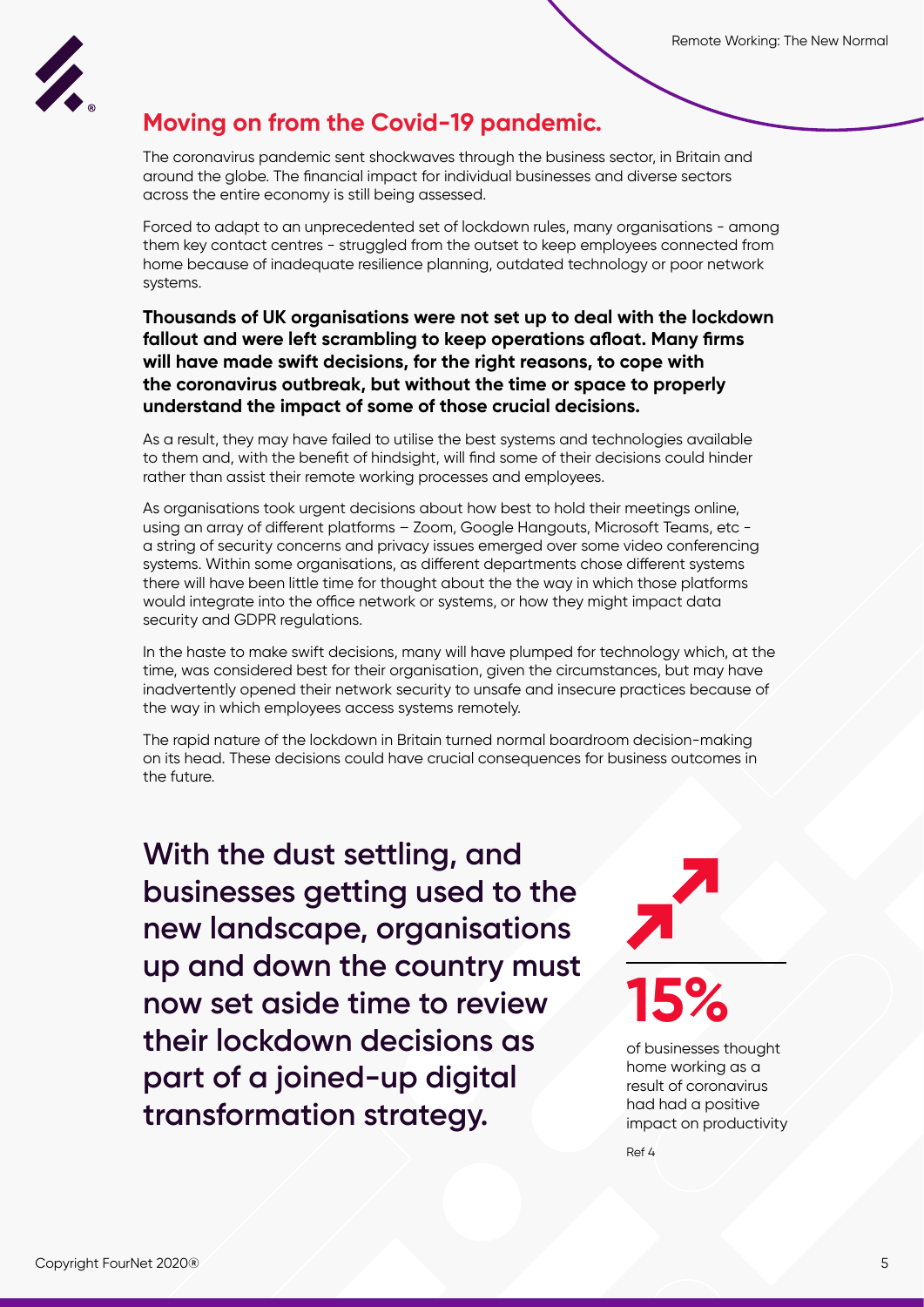

#### **Some organisations will be further on the technology curve than others, but all should be considering whether they have made the correct calls and have robust systems, legally compliant processes and best-in-class platforms to weather the worst storms in future.**

Businesses should consider whether their infrastructure was able to quickly and seamlessly scale up or down to meet their new needs appropriately, and if not, why not? Was long term remote working embraced when decisions were made or was a sticking plaster used to get through the current crisis? Do the systems and consumer applications integrate effectively with each other, and the available unified communications tools, making day to day working practices more, not less, efficient? When employees or contact centre agents work from home, can their work be monitored and analysed effectively to make sure processes are being followed, and customers are being treated well?

**Organisations which have already embarked on digital transformation strategies will testify that deep thinking on all aspects of the journey reap the most rewards.** 



### **How might the new norm look?**

Working from home is here to stay. It will become a regular feature of weekly life for more employees and contact centre agents than ever before.

The UK Prime Minister has said that social distancing may have to remain "for the long haul" with employers urged to maintain the 2m rule in many offices. Public health policy could also result in a series of lockdowns, if coronavirus spirals once again. Public health experts already suggest that global pandemics are likely to occur more often.

That means businesses, public sector organisations and contact centres, need to be better prepared, utilising technology to bridge the gaps, while remote working must be embraced as a central pillar of organisational strategy.

Remote working has helped to prevent the spread of coronavirus. But in less diseasestricken times, it allows employees and contact centre agents greater freedoms, provides a better work-life balance and brings a raft of other opportunities.

There are considerable benefits, for businesses and public sector organisations, of encouraging greater numbers of employees to work from home. It means savings can be made on office space and the associated costs of business premises.

Remote working can help to build greater resilience into a business, because staff are spread across different locations and are not reliant on office space. Their working environment is secure, cloud-based – meaning operations are theoretically, 'always on.'

**Because of the cloud-based environment, greater opportunities arise for sharing technology, office premises, contact centres and even personnel, with other organisations.**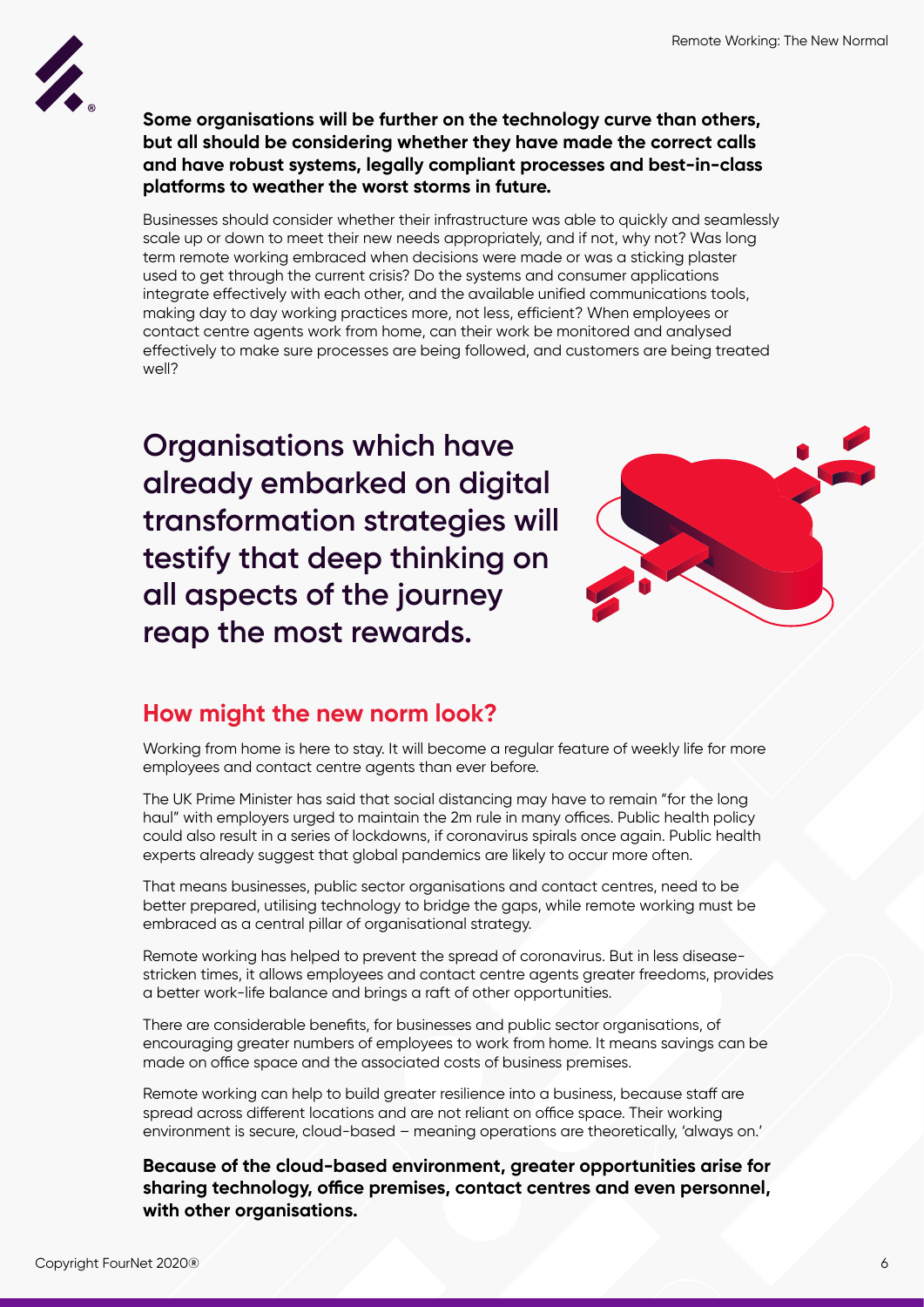

#### **However, remote working also raises a host of different challenges for businesses and employees alike.**

The lockdown will already have thrown up a range of tricky issues, particularly for human resources departments. These include the need for human and social interaction and cohesive team spirit, for which public video conferencing can often be a poor substitute.

Social distancing has thrown a spanner in the works of our everyday life – our working routine, face to face collaboration, team building, staff meetings, even social events. While we were all unprepared for the full realities of lockdown life, many have now discovered that without adequate preparation and processes, remote working can make it difficult to collaborate, to work in teams and to share organisational culture.

It requires effort to create a remote office culture, teambuilding and strong collaboration. It needs robust and resilient network security and cloud technology, efficient management and file sharing tools and much more creative thinking about hosting a staff get-together to celebrate a business win, when you can't simply head to the pub.

#### **Embracing the remote way of life**

Lockdown life has doubtless created those who like and those who hate remote working. Some will have become used to the unusual experience, others might have changed their minds one way or the other as the weeks rolled on. Those views will have been shaped, in part, by the tools at their disposal.

Many employees will have missed their normal office environment, where they are able to track down colleagues to discuss a tricky issue, and where useful chats are held over the water-cooler.

Managers may also have struggled as lockdown limited their ability to monitor employees and team workflows and found that they lacked the systems to remotely monitor productivity. This needn't be the case.

For organisations of all shapes and sizes, embracing the new norm requires investment in appropriate technology systems and tools to provide staff and managers not only with the means to cope, but to enhance their working environment and transform business outcomes.

It means building organisations and businesses which are agile, flexible, digitally resilient and can withstand external trauma such as enforced lockdowns and economic turbulence with up-to-date technology systems and processes.

#### **It is essential that secure, cloud-based solutions are joined up, fully integrated and work seamlessly for those working in the office and remotely. This means:**

- Providing staff with the best collaboration and teamworking tools – to promote better ways of working internally and with partner organisations.
- **•** Remote monitoring which allows detailed analysis of staff and contact centre agent productivity and emerging issues.
- **•** Workforce optimisation, performance and metrics tools.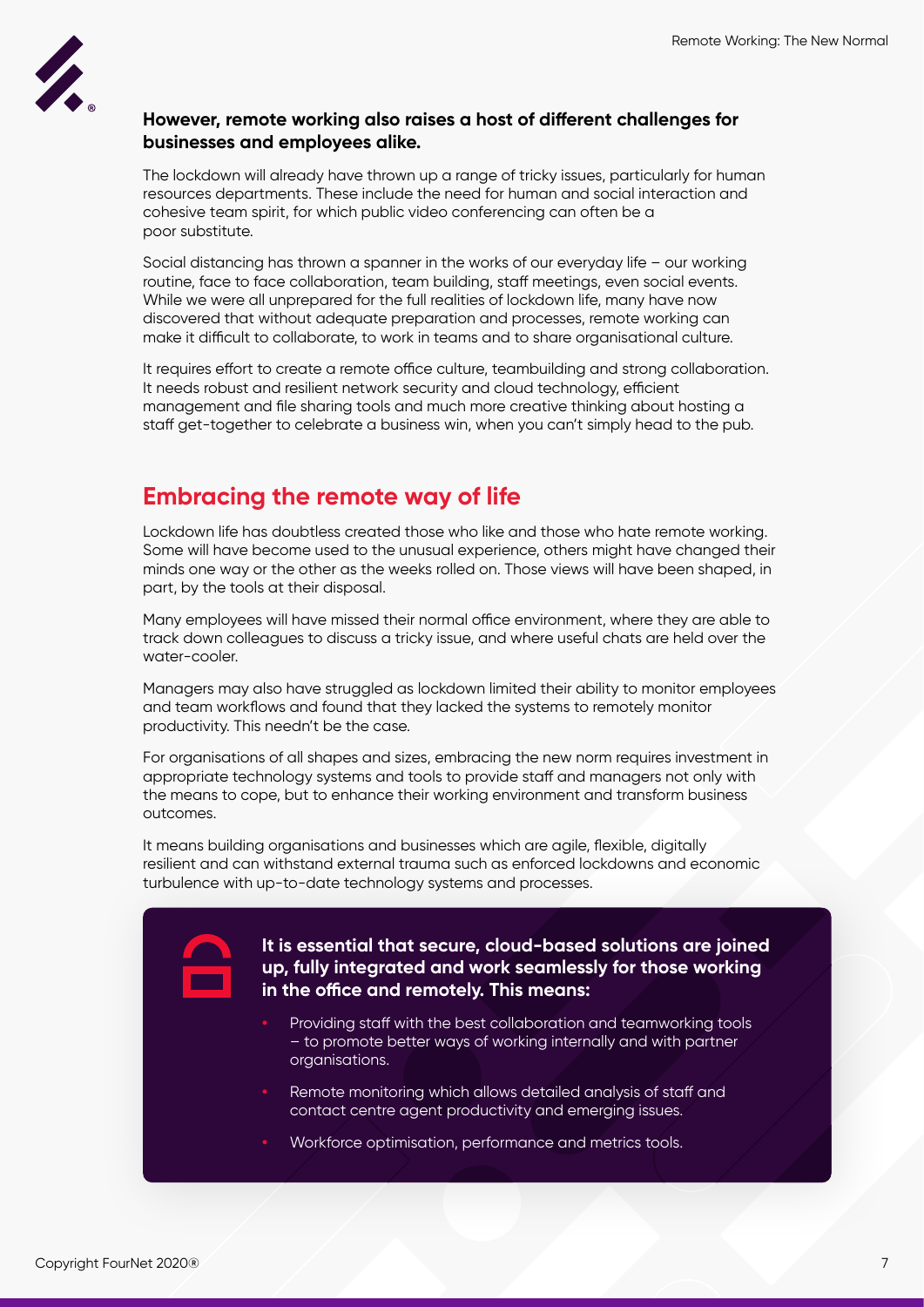

With these solutions in place, businesses will find it easier to withstand unexpected events.

Remote working also allows organisations to collaborate easily and to react quickly to demand, whether it's adding or reducing capacity or taking and sharing overflow capacity with partners.

This type of shared community cloud and digital technology service is being pioneered in Wales, where FourNet's 'Connecting Wales' initiative enables all public sector organisations – from councils to health boards – to share new technologies, unified communications, omnichannel contact centres, dual language services and even workforce optimisation tools. Seamless technology integration and cloud-based contact centres enable agents to work from home, some in remote rural communities where jobs are scarce.

Delivering the appropriate tools for your employees to work securely and remotely, when the need arises, leads to a happier workforce, more engaged teams, increased job satisfaction and retention, higher productivity and a better work life balance. It also means less commuting time - a bonus which reduces the risk of your employees becoming unwell from germs picked up on public transport, lowering the likelihood of sick days.

#### **The new normal - virtual contact centres**

Given the correct technology, contact centre agents working for businesses of all shapes and sizes can be enabled to work remotely. Although many organisations permitted and even encouraged staff to do so during the lockdown period, a significant number of contact centre businesses insisted on employees turning up to the office.

**A national survey of contact centre workers, carried out by Strathclyde University in April 2020, found that four in five agents were required to attend their office despite COVID-19 restrictions. Two thirds (64%) who were office-based at the time reported that they had asked to work from home but 26% were refused, 70% were awaiting a decision and just 4% had their request agreed.** 





had asked to work from home

**26%**

had their request refused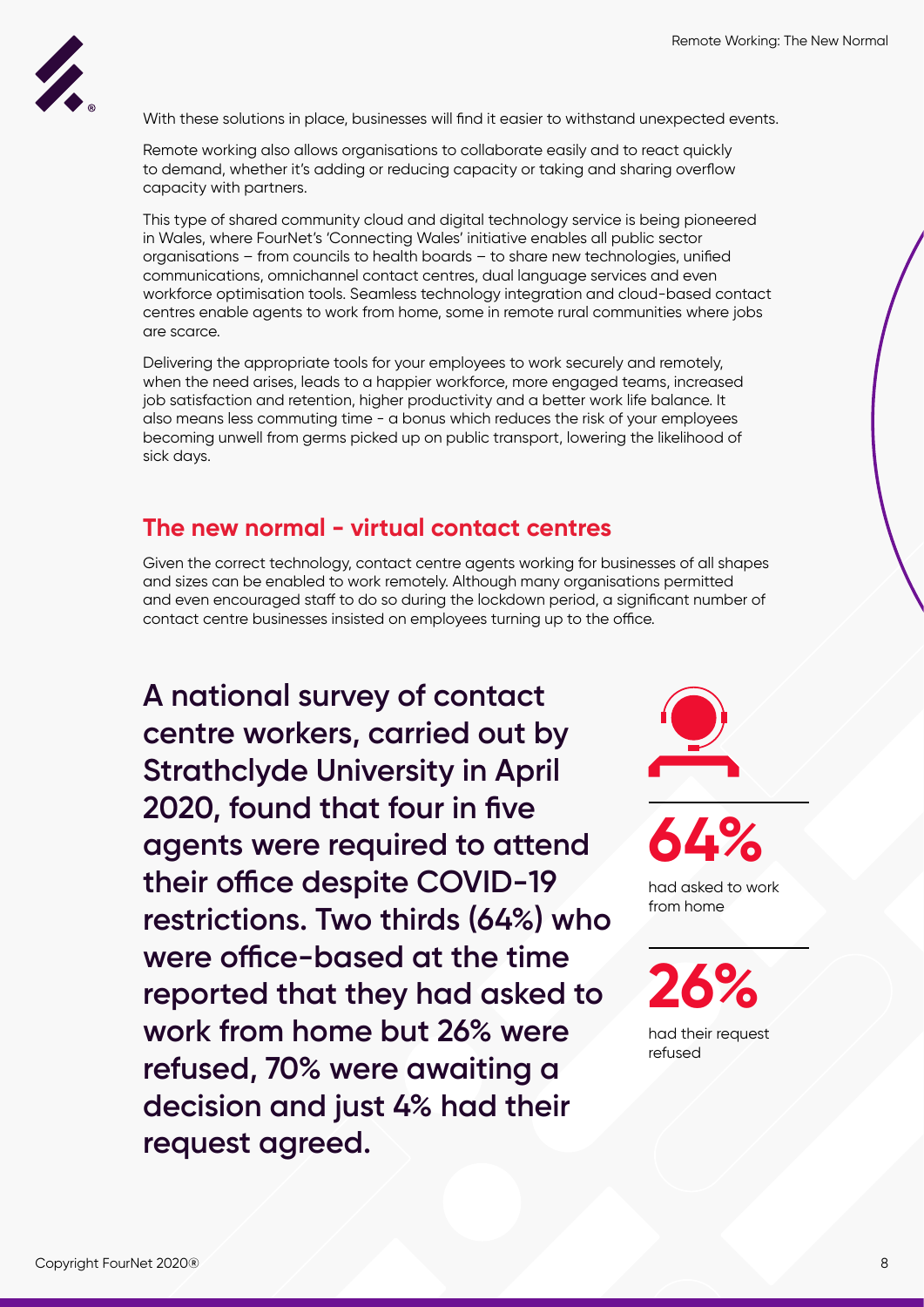

**While it's understandable that many contact centres were unprepared for lockdown, the ease with which virtual contact centres could be established was illustrated by the extra-ordinary speed and efficiency with which FourNet enabled remote working for utility giant innogy/ npower. The company had never previously required remote working.** 

Within just eight days of the UK lockdown being imposed, FourNet - working with innogy's internal IT team – assisted 2,000 employees to work from home, with full functionality, including voice recording, and workforce management (WFM) tools. In regular times, such a wholesale move would normally take 12 weeks.

Since FourNet provides a fully Managed Service solution for innogy, there was no additional cost to the utility company for the switch to remote working.

Across the board, whether agents are working for blue light services or dealing with sales, complaints, admin, or payments, they should be able to work as efficiently in a virtual contact centre as they can from an office – provided they have the correct technology and fully integrated systems to assist.

As a result of the coronavirus pandemic, the South East Coast Ambulance Service (SECAmb) non-emergency 111 service was among those experiencing unprecedented call volumes. It's 111 agents were already enabled with remote working tools, which were swiftly put into action. But SECAmb also wanted its own IT team to work from home during the peak period. With FourNet's expert assistance, the request was complete in just 48 hours.



Howard Jeffery, IT Services Specialist



As part of SECAmb's response to COVID-19, the Trust needed to urgently and dynamically enable clinical and 111 contact centre staff to work remotely and provide a social distancing solution when in the office. Additionally the Trust required an urgent increase in its contact centre ability to undertake 111 call-backs. The Trust faced challenges as it did not have the required infrastructure within some locations staff needed to be relocated to.

As part of their rapid response rapid response to this critical need, FourNet were able to provide One-X agent licences from Avaya to support this critical requirement and were able to extremely quickly implement additional SIP Channels to enable to Trust to manage the significant increase in call volumes. This enabled staff to undertake critical services from those locations within offices which didn't have the physical infrastructure to support the traditional wired PC/Desk phone model.

**FourNet's support, service and delivery teams kept in regular contact with the Trust to ensure we were supported in the ever-changing and challenging situation caused by this unprecedented situation.**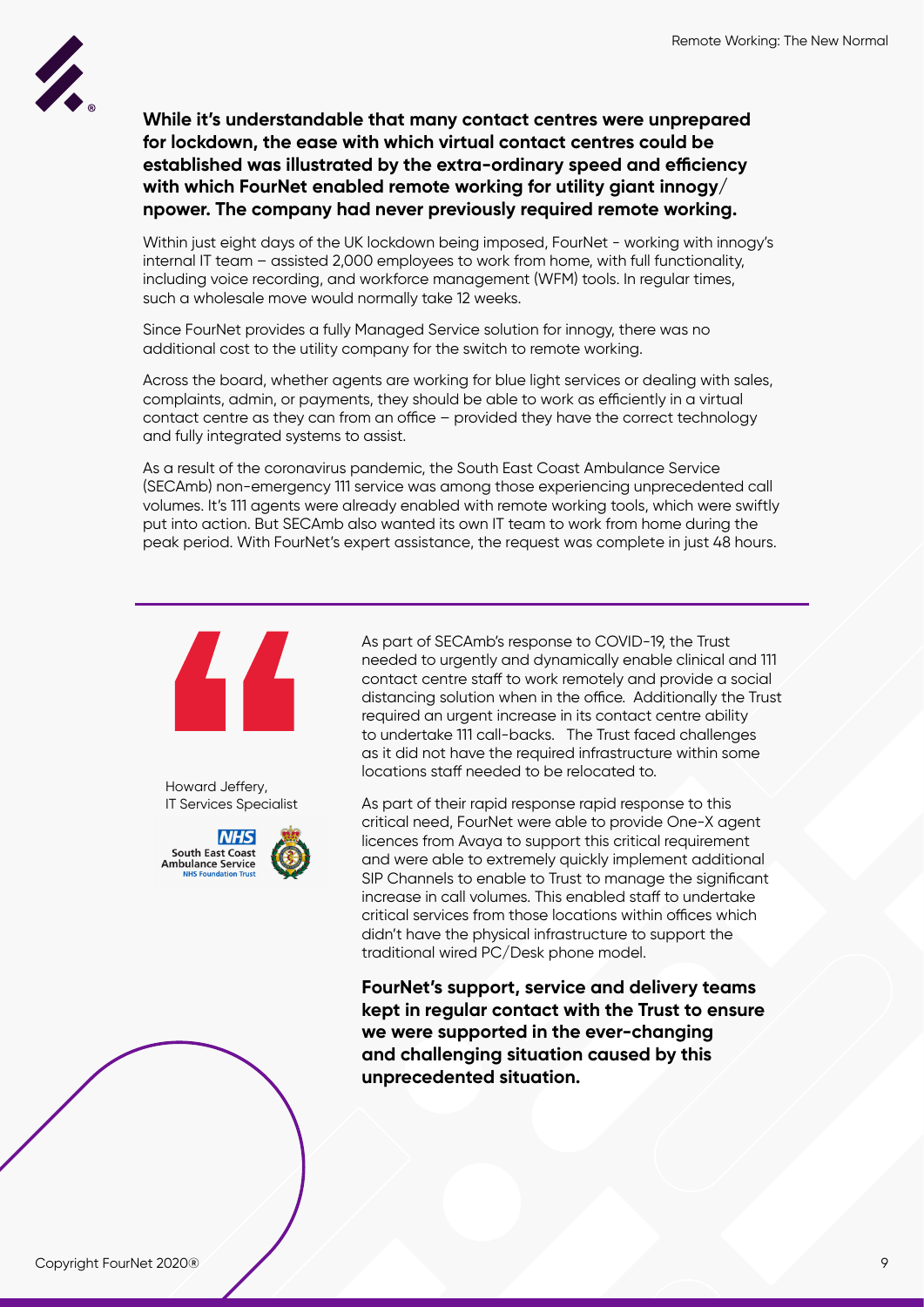

Contact centres with remote working capabilities pre-lockdown will have fared much better than many of their rivals. But could they have done even better? Did all of their agents' systems integrate with each other or was time wasted each day with outdated applications and endless screen switching?

Operators who were unable to work seamlessly through the coronavirus outbreak should be considering their options and planning for the future now.

Enabling contact centre agents to work remotely can help reduce office costs, cut agent attrition, improve work-life balance and cut sickness. With the right tools, managers working from home are just as able to monitor and analyse calls and workloads.

**Virtual contact centres with agents and managers working remotely can include:** 



- **•** Multi-channel platforms capable of handling calls and digital (email, webchat, SMS, social media) inquiries across multiple geographic locations.
- **•** Call recording automatic monitoring of calls for internal and external issues and failures by detecting irregularities, types of conversation, keywords, tone of voice. Flags abusive customers to supervisors, identifies best practice, training requirements and need for 'bad day' agent debriefs.
- **•** Speech and text analytics insights across all customer and agent interactions. Enables managers to see how calls and customers are being handled, as well as how agents are being treated. Identifies where agents are struggling with limitations in applications, policies, procedures and other components.
- **•** Quality Assurance (QA) improve agent satisfaction by enhancing consistency of QA by identifying different required call types as opposed to random call selection.
- **•** Workforce management (WFM) For managers, it helps accurately predict workforce requirements and makes real time adjustments, which improves employee scheduling and matching of workloads, while also providing flexibility for agents. For agents, it allows flexibility by providing preferable work schedules, enables easy shift swaps and holiday demands and simplifies requests for time off and additional hours.
- **•** Collaboration and conferencing best in class tools for integrated collaborative working both internally and with partners, desktop sharing, secure file sharing, secure audio and video conferencing systems.
- **•** Self-service AI Automated voice, chatbot and instant messaging to respond to low complexity, low-risk citizen with no agent intervention.
- **•** Secure cloud solution enables virtual contact centres across multiple sites to maximise capacity for shared services or as a potential overflow service, when resources or agents are stretched.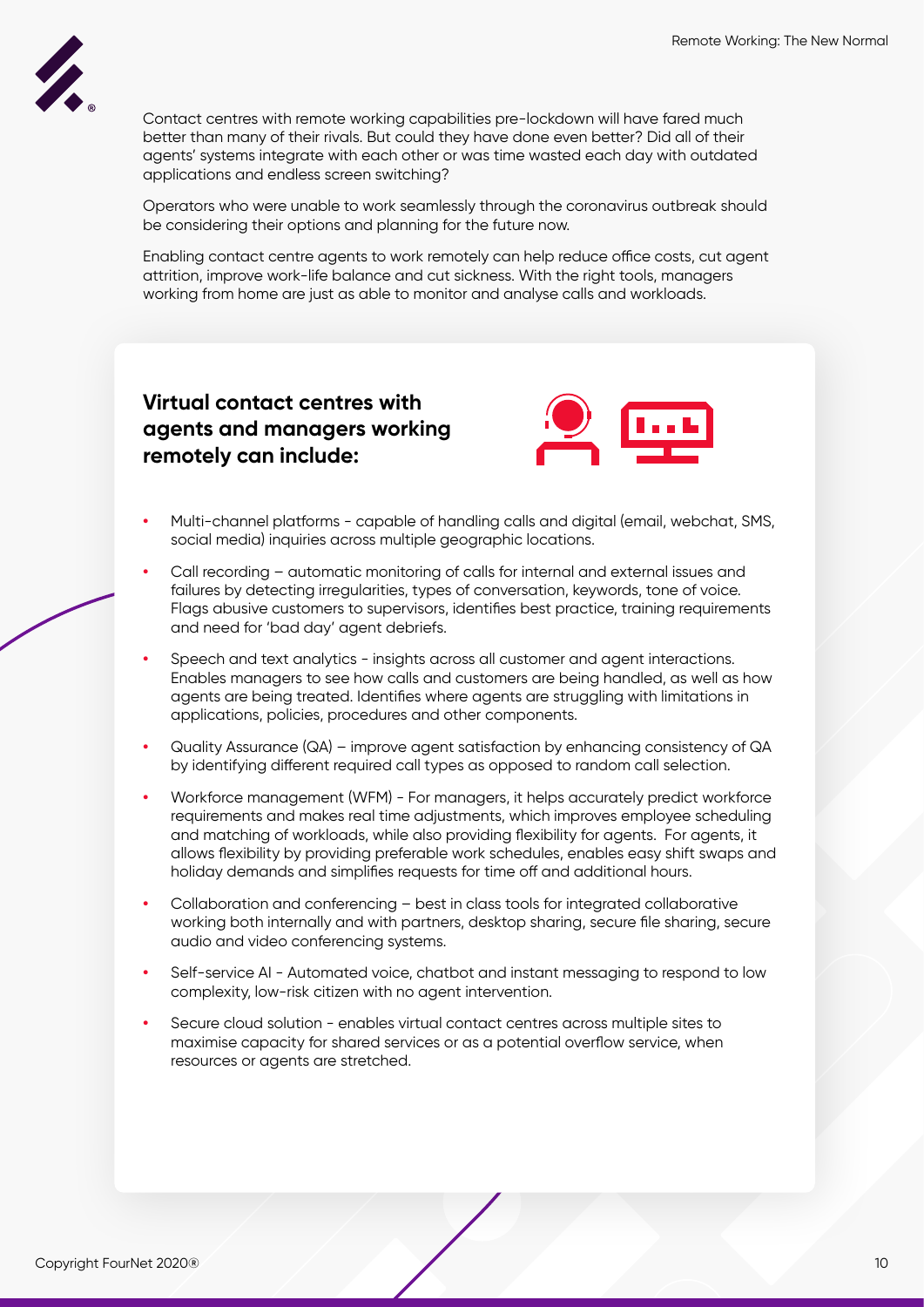

## **Technology solutions to deliver successful remote working**

**FourNet can help you with a raft of complex decisions you'll need to make about the most appropriate technology solutions to allow your business to thrive in the new normal.**

For successful remote working, we offer a range of unified communications, technology and managed service solutions, including:

| Community<br>Cloud                               | shared technology via secure cloud, maximising workflows,<br>keeping data secure, enabling staff to work resiliently from<br>multiple geographic locations simultaneously.                                                                                                      |
|--------------------------------------------------|---------------------------------------------------------------------------------------------------------------------------------------------------------------------------------------------------------------------------------------------------------------------------------|
| Secure audio<br>& video<br>conferencing          | virtual meeting rooms for front and back office staff and<br>contact centre agents, delivering robust high-quality<br>engagement technology, for staff and customers. Also enables<br>social and team-building activities for remote staff.                                     |
| <b>Secure</b><br>collaboration<br>tools          | ensuring team spirit is maintained, with easy and safe instant<br>messaging, file-sharing and management tools integrated into<br>one platform giving you a connected and collaborative<br>workforce wherever they are.                                                         |
| Quality<br>management                            | Automated omnichannel quality management processes<br>which provide a range of tools for managers, from scoring<br>evaluations to assigning training. Shifts resources from manual<br>monitoring and management tasks to higher-value activities.                               |
| Intelligent<br><b>Managed</b><br><b>Services</b> | provides for reduced costs of technology support, longer<br>and more flexible hours of service support and reduces the risk<br>of key IT staff being ill simultaneously.                                                                                                        |
| Workforce<br>engagement<br>tools                 | help promote a better work life balance, permitting flexible<br>scheduling, holiday allowance and self-service which reduce<br>the quantity of mundane and repetitive customer engagements<br>and allow resource to be shifted to higher value activities.                      |
| <b>Flexible UC</b><br>and Agent<br>desktops      | allowing users the ability to communicate from any location                                                                                                                                                                                                                     |
| <b>Gamification</b>                              | builds team cohesiveness and boosts motivation. These tools<br>can help engage and incentivise employees to perform better<br>based on key performance indicators. Also satisfies core<br>psychological and motivational requirements both for individual<br>workers and teams. |

**All of our solutions are integrated to work seamlessly with each other, eradicating unwieldy technology silos with no need for employees or agents to flick between screens, browsers and applications.**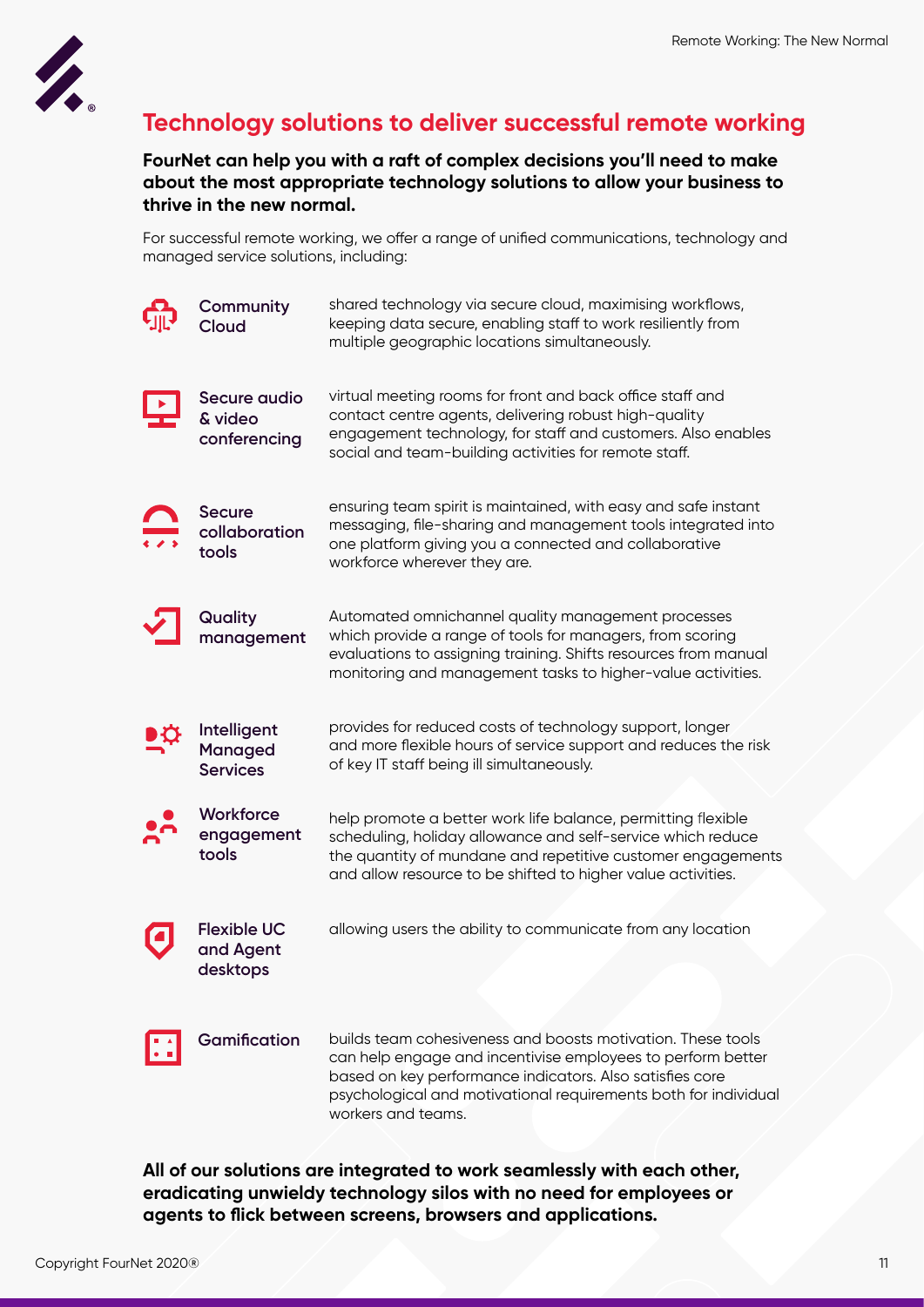

## **References**

1 - [April 3rd to 13th, 2020](https://www.ons.gov.uk/peoplepopulationandcommunity/healthandsocialcare/causesofdeath/bulletins/coronaviruscovid19relateddeathsbyoccupationenglandandwales/deathsregistereduptoandincluding20april2020) – ONS survey showed 49% of adults in employment in Great Britain worked from home compared to an ONS survey showing that only 5% of the workforce worked mainly from home during 2019. Between January and December 2019, less than 30% of the workforce (32.6m) said they'd worked from home at any point.

ONS survey also suggests that more than 80% of businesses which continued to operate in the fortnight after lockdown took additional steps to manage their workforce as a result of COVID-19.

2 - [A national survey of contact centre workers](https://www.strath.ac.uk/staff/taylorphilipprof/), carried out by Strathclyde University in April 2020, found that four in five agents were required to attend their office despite COVID-19 restrictions. Two thirds (64%) who were office-based at the time reported that they had asked to work from home but 26% were refused, 70% were awaiting a decision and just 4% had their request agreed.

3 - [A May 2020 study](https://www.peoplemanagement.co.uk/news/articles/half-workers-expect-work-more-flexibly-post-lockdown-survey?utm_source=mc&utm_medium=email&utm_content=pm_daily_06052020.Half+of+workers+expect+to+work+more+flexibly+post-lockdown%2c+survey+finds&utm_campaign=7295441&utm_term=8167428) conducted by O2, ICM and YouGov showed that UK employees appear reluctant to give up working remotely after lockdown ends. 33% of respondents expected to work from home at least three days a week after lockdown, and 81% expected to work remotely at least one day a week.

4 - [A survey of GB and EU employers](https://www.willistowerswatson.com/en-GB/Insights/2020/04/covid-19-pulse-survey-report-gb-and-western-europe) by Willis Towers Watson, suggests 15% of businesses thought home working as a result of coronavirus had had a positive impact on productivity, with another 15 percent saying there had been no impact. Only 3% of employers thought there had been a large negative impact.

5 - [A study by IBM](https://newsroom.ibm.com/2020-05-01-IBM-Study-COVID-19-Is-Significantly-Altering-U-S-Consumer-Behavior-and-Plans-Post-Crisis) in April 2020 showed growing numbers of workers (48%) less willing or unwilling to use public transport because of coronavirus transmission. Among 25,000 US adults, 75% also wished to be able to work more often from home, and more than half – 54% - wanted it to be their primary way of working.

6 - [A survey of CFOs and Finance Directors](https://www.gartner.com/en/newsroom/press-releases/2020-04-03-gartner-cfo-surey-reveals-74-percent-of-organizations-to-shift-some-employees-to-remote-work-permanently2) by Gartner in March 2020, showed that nearly three-quarters intended to move at least 5% of their on-site workforce to permanently remote positions, post-COVID19. Nearly a quarter of companies said that more than 20% of their workforce would remain remote.

7 - [In a separate Gartner analysis,](https://www.gartner.com/en/newsroom/press-releases/2020-04-14-gartner-hr-survey-reveals-41--of-employees-likely-to-) in April 2020, HR leaders said that 41% of employees were likely, post-pandemic, to work from home at least some of the time.